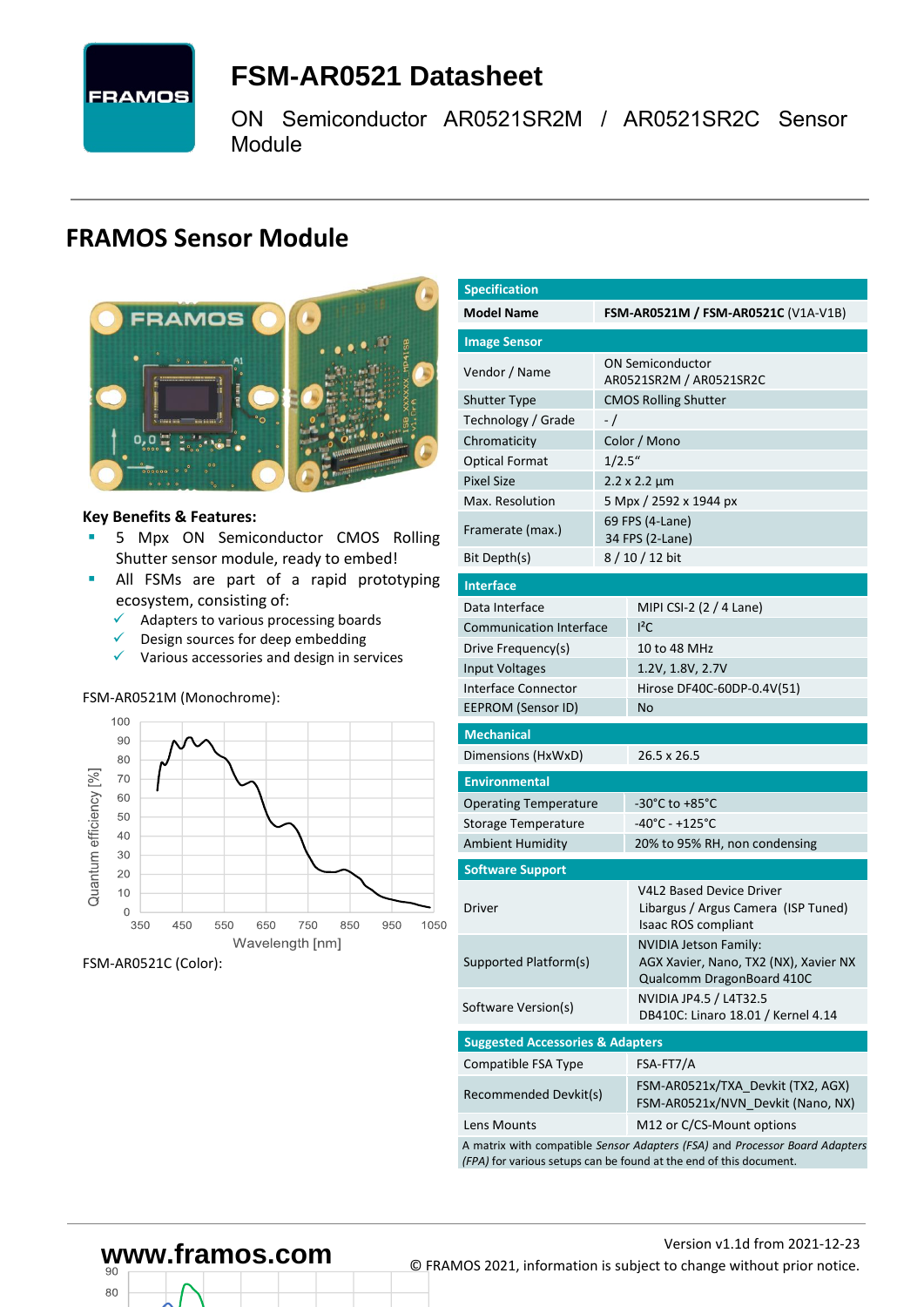**Mechanical Drawing**

**PAMOS** 



Sensor image optical center is in mechanical board center.

#### **Connector Pinout**

Type: [Hirose DF40C-60DP-0.4V\(51](#page-0-6)[\)](#page-0-6)  Mating Type: Hirose DF40HC(4.0)-60DS-0.4V(51)



Signals are routed directly from image sensor to connector. Details on specific signals are described in the respective image sensor datasheet.

# **www.framos.com**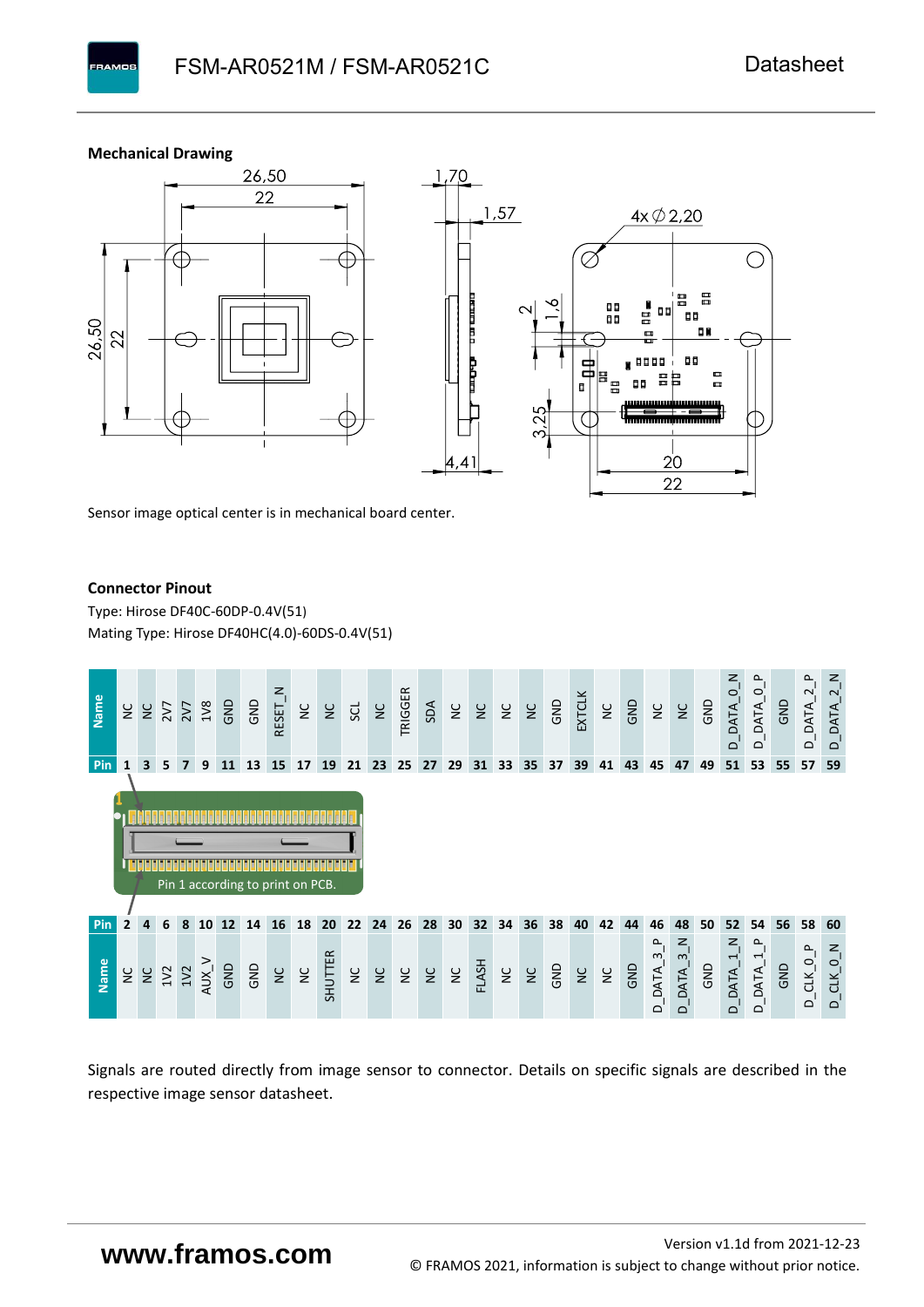#### **Table of Contents**

| 1 |       |  |
|---|-------|--|
|   | 1.1   |  |
|   | 1.2   |  |
|   | 1.2.1 |  |
|   | 1.2.2 |  |
| 2 |       |  |
|   | 2.1   |  |
|   | 2.1.1 |  |
|   | 2.1.2 |  |
| 3 |       |  |
|   |       |  |

 $\mathbf{I}$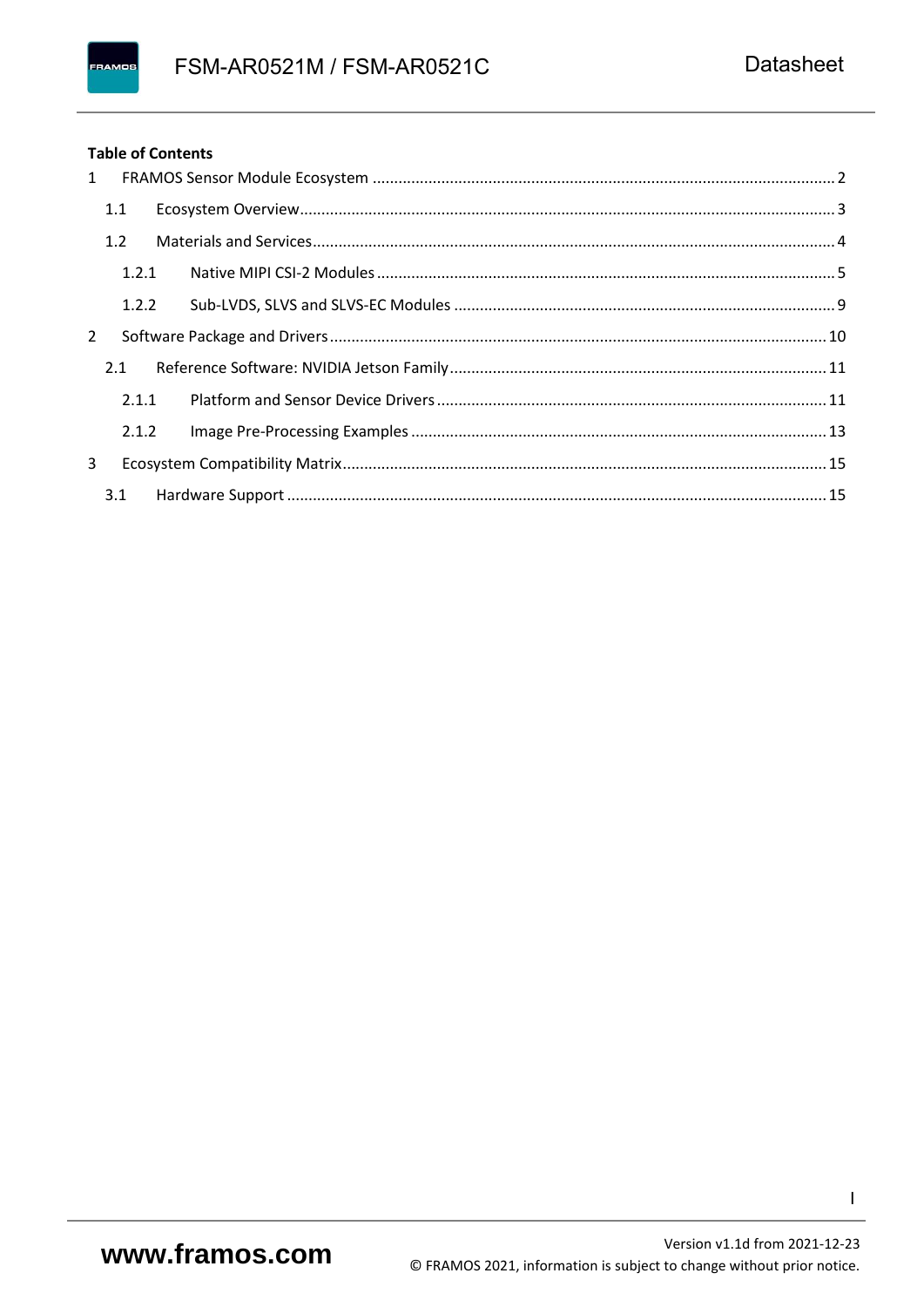#### <span id="page-3-0"></span>**1 FRAMOS Sensor Module Ecosystem**

The FSM Ecosystem consists of FRAMOS Sensor Modules, Adapters, Software and Sources, and provides one coherent solution supporting the whole process of integrating image sensors into embedded vision products.

During the evaluation and proof-of-concept phase, off-the-shelf sensor modules with a versatile adapter framework allow the connection of latest image sensor technology to open processing platforms, like the NVIDIA Jetson Family or the 96boards.org standard. Reference drivers and sample applications deliver images immediately after installation, supporting V4L2 and an optional derivate API providing comfortable integration. Within the development phase, electrical design references and driver sources guide with a solid and proven baseline to quickly port into individual system designs and extend scope, while decreasing risk and efforts.

To simplify and relieve the whole supply chain, all FRAMOS Sensor Modules and adapters are optimized and ready for delivery in volume and customization with pre-configured lens holder, lens and further accessories.

#### **Off-the-Shelf Hardware**

- FRAMOS Sensor Modules (FSM) from stock, ready for evaluation and optimized for initial mass production.
- Versatile adapter framework, allowing flexible testing of different modules, on different processing boards:
	- FRAMOS Sensor Adapter (FSA): Everything the specific sensor needs for operation
	- FRAMOS Processor Adapter (FPA): Connect up to four FSM + FSA to a specific processor board
- From lenses, mechanics and cables, all needed imaging accessories from one hand

#### **Kickstart Software Package**

- Drivers with basic sensor integration:
	- V4L2 drivers for specific image sensors
	- Platform specific device tree overlays
- Streamlined V4L2 library (LibSV) with comfortable and generic C/C++ API
- Example applications demonstrating initialization, configuration and image acquisition

Further to the off-the-shelf hard- and software, the Ecosystem supports you on project basis with:

- Driver sources allowing the focus on application specific scope and sensor features
- Electrical references for FSA and FPA, supporting quick and optimized embedding of FSMs
- Engineering services via FRAMOS and its partners, allowing you to focus on your product's unique value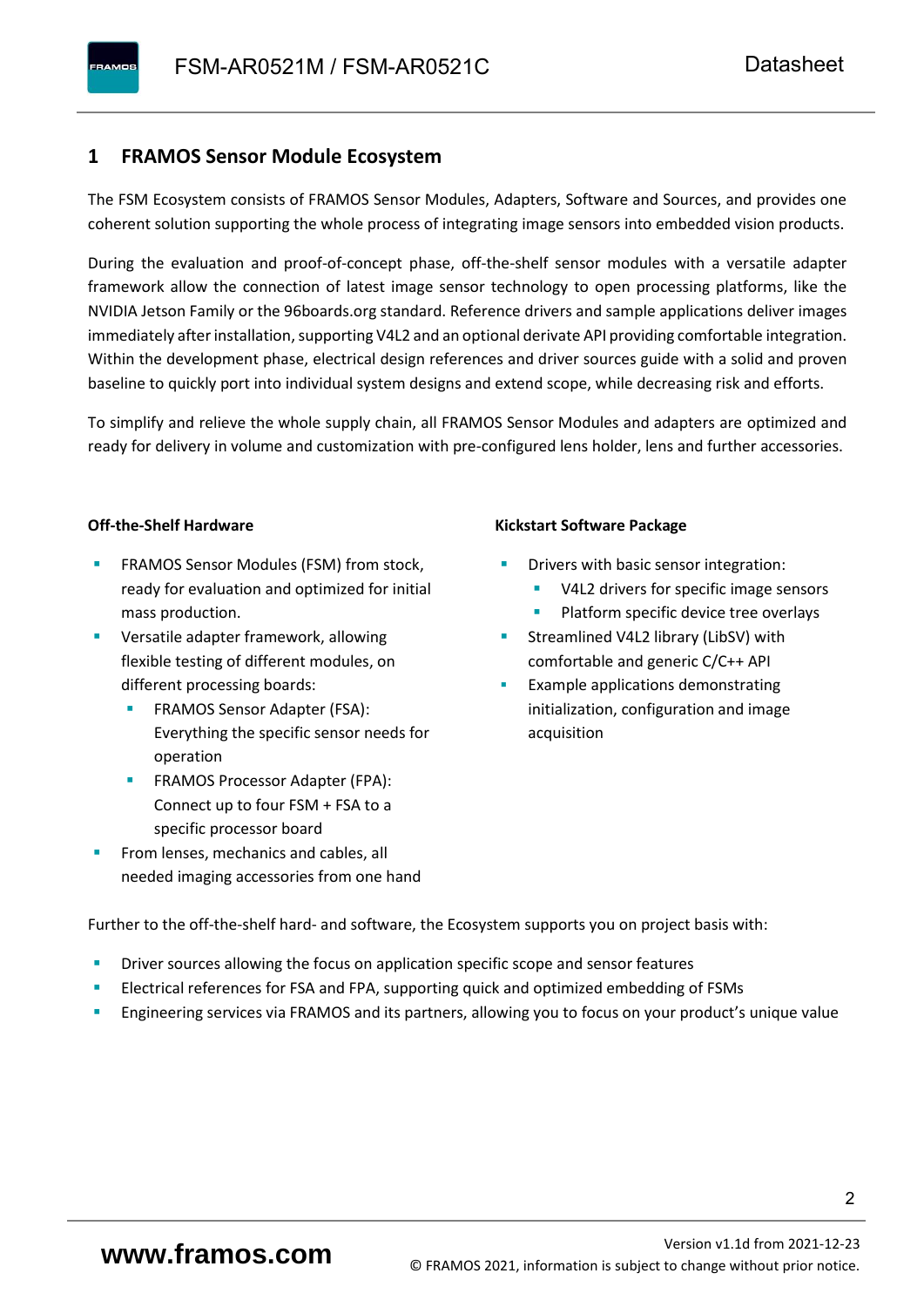#### <span id="page-4-0"></span>**1.1 Ecosystem Overview**

**PAMOS** 

The figure below shows a map of compatibility with all components inside the Ecosystem. Every element (or hardware) and connection displayed in **Green** operates with native MIPI CSI-2 (D-PHY) data.



Every component and connection displayed in **Orange** or **Blue** operates with proprietary (Sub-LVDS, SLVS) or standardized (SLVS-EC) LVDS data, that requires further attention to the physical processing of the image data by either data conversion or specific FPGA IP. Users of MIPI CSI-2 based processing systems are supported by FSM specific data conversion located on dedicated FRAMOS Sensor Adapters (FSAs).



*Figure 1: Assembly of a typical Sensor Module Development Kit*

Specification and compatibility of all individual components are listed in the appropriate chapter of the full datasheet. Access to software and drivers is only granted with the purchase of the appropriate development kit. Electrical design sources, support and services are provided on individual basis, they are not part of the development kit or component purchase.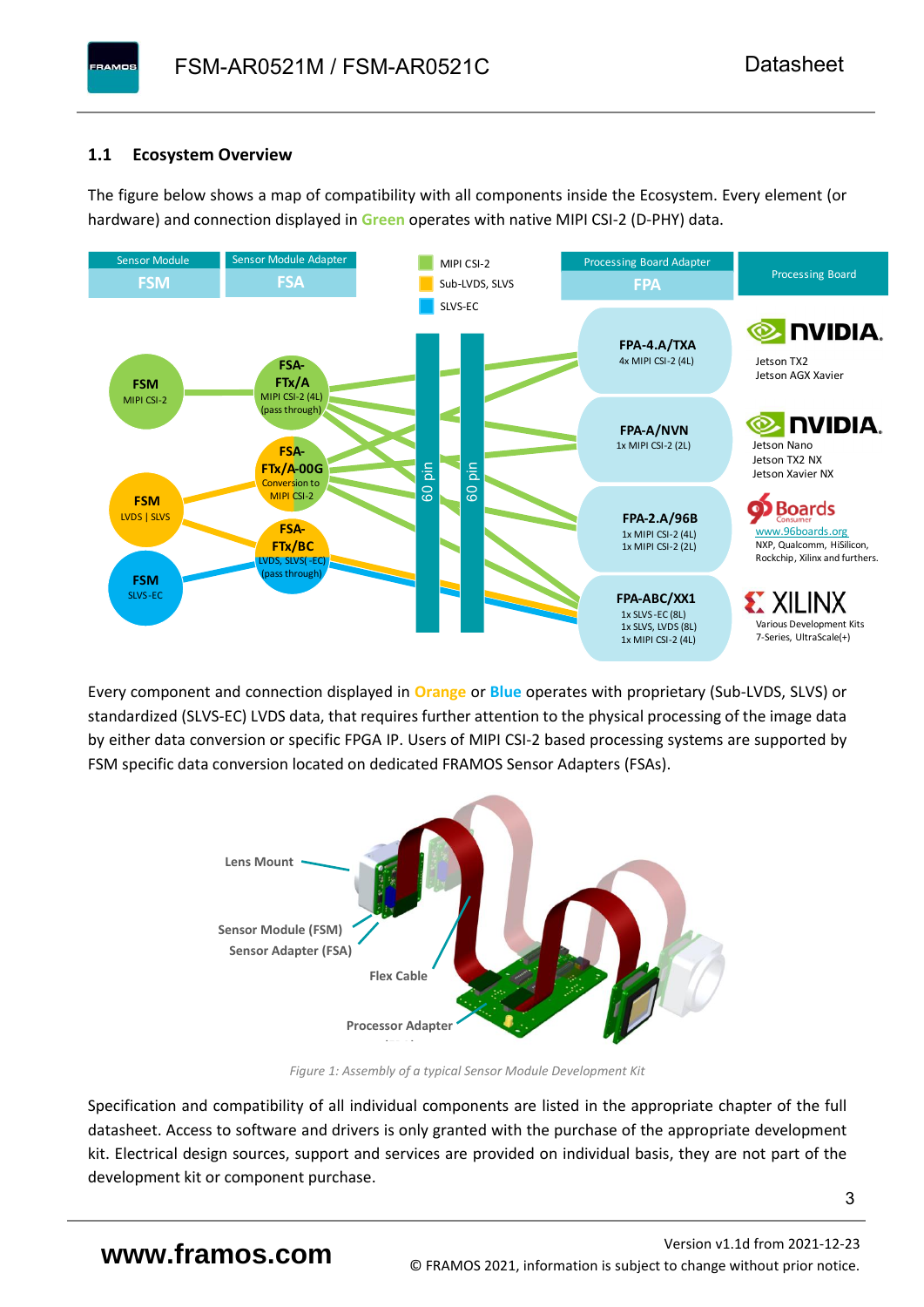#### <span id="page-5-0"></span>**1.2 Materials and Services**

Below you can find a list of materials and services as part of the FRAMOS Sensor Module Ecosystem.

#### **Hardware**

- **EXECTED FRAMOS Sensor Module Development Kits**
- **Individual Parts:** 
	- FRAMOS Sensor Modules
	- **FRAMOS Sensor Adapters**
	- **EXAMOS Processor Adapters**
	- **EXECTED** FRAMOS Module Accessories (Cables, Mounts)

**Software** (part of the Development Kit)

- Software Package for NVIDIA Jetson AGX Xavier, Nano, TX2, TX2 NX and Xavier NX
- Software Package for DragonBoard 410c (96Boards)
- **E** Xilinx FPGA reference implementation for SLVS-EC (Sony IMX421, IMX530)

#### **Design Sources** (on Project Basis)

- Software Driver Sources
- Electrical References for FSA, FPA (Schematics)

#### **Design Services**

- Off-the-shelf hardware customization including size, shape, connector and extended functionality
- Software customization and extension
	- Additional processor board support
	- Further sensor features and image (pre-)processing
- **■** Integration of additional sensors
- Optimization for volume production
- Lens assembly and alignment
- System / solution development
- Production and integration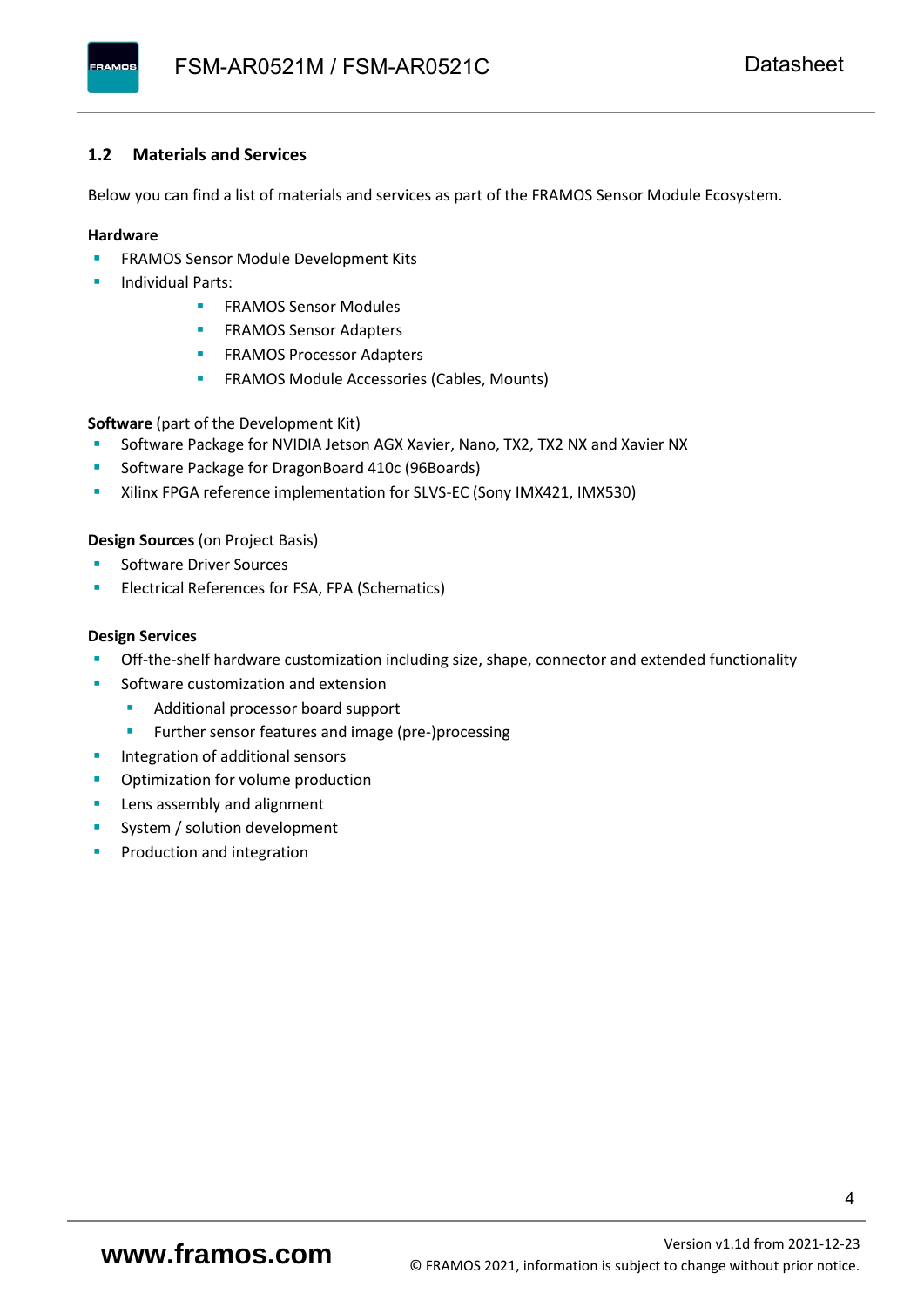#### **1.2.1 Native MIPI CSI - 2 Modules**

#### **[Global Shu](#page-0-7)tters**

<span id="page-6-0"></span>

| <b>Model Name</b>                        | FSM-IMX297                      | <b>FSM-AR0144</b>            | FSM-IMX296                      | FSM-HDP230                             | FSM-IMX565                             |
|------------------------------------------|---------------------------------|------------------------------|---------------------------------|----------------------------------------|----------------------------------------|
| <b>Shutter Type</b>                      | <b>CMOS Global Shutter</b>      | <b>CMOS Global Shutter</b>   | <b>CMOS Global Shutter</b>      | <b>CMOS Global Shutter</b>             | <b>CMOS Global Shutter</b>             |
| <b>Technology</b>                        | Pregius (Gen2)(Bin)             |                              | Pregius (Gen2)                  |                                        | Pregius S (Gen4)                       |
| <b>Resolution [MP]</b>                   | 0.4                             | $\mathbf{1}$                 | 1.6                             | 2.3                                    | 12.3                                   |
| <b>Resolution [HxV]</b>                  | 728 x 544                       | 1280 x 800                   | 1456 x 1088                     | 1944 x 1204                            | 4128 x 3008                            |
| Max. Framerate [FPS]                     | 120.9 FPS (1-Lane)              | 60.3 FPS (2-Lane)            | 60.4 FPS (1-Lane)               | 59.9 FPS (4-Lane)<br>59.9 FPS (2-Lane) | 42.6 FPS (4-Lane)<br>22.3 FPS (2-Lane) |
| Mono / Color                             | Mono                            | Color / Mono                 | Mono                            | Color / Mono                           | Color / Mono                           |
| <b>Sensor Manufacturer</b>               | Sony                            | <b>ON Semiconductor</b>      | Sony                            | Pyxalis                                | Sony                                   |
| <b>Sensor Name</b>                       | <b>IMX297LLR /</b><br>IMX297LQR | AR0144CSSM /<br>AR0144CSSC   | <b>IMX296LLR /</b><br>IMX296LQR | HDPYX 230-G Mono<br>/ HDPYX 230-G RGB  | <b>IMX565AAMJ-C/</b><br>IMX565AAQJ-C   |
| <b>Application / Grade</b>               | Sensing                         | Industrial                   | Sensing                         | Automotive                             | Industrial                             |
| <b>Optical Format [inch]</b>             | 1/2.9                           | 1/4                          | 1/2.9                           | 1/2.5                                  | 1/1.1                                  |
| Pixel Size [µm]                          | $6.9 \times 6.9$                | 3x3                          | $3.45 \times 3.45$              | $3.2 \times 3.2$                       | $2.74 \times 2.74$                     |
| <b>Pixel Bitdepth [bit]</b>              | 10 bit                          | $10/12$ bit                  | 10 bit                          | 8/10/12/14/16<br>bit                   | 8/10/12 bit                            |
| Data Interface [Type]                    | MIPI CSI-2                      | MIPI CSI-2                   | MIPI CSI-2                      | MIPI CSI-2                             | MIPI CSI-2                             |
| Data Interface [# Lanes]                 | $\mathbf{1}$                    | 1/2                          | $\mathbf{1}$                    | 2/4                                    | 2/4                                    |
| <b>Communication Interface</b>           | $I2C$ (4-wire serial)           | $I^2C$                       | $I2C$ (4-wire serial)           | $l^2C$                                 | $I^2C$                                 |
| <b>Drive Frequency [MHz]</b>             | 37.125 / 74.25 / 54             | 6 to 48                      | 37.125 / 74.25 / 54             | 6 to 27                                | 37.125 / 54 / 74.25<br><b>MHz</b>      |
| <b>Input Voltages</b>                    | 1.2V, 1.8V, 3.3V                | 1.2V, 1.8V, 2.8V             | 1.2V, 1.8V, 3.3V                | 1.2V, 1.8V, 2.8V                       | 1.1V, 1.8V, 2.9V, 3.3V                 |
| <b>Supported Lens Mounts</b>             | M12 or<br>C/CS-Mount options    | M12 or<br>C/CS-Mount options | M12 or<br>C/CS-Mount options    | M12 or<br>C/CS-Mount options           | C/CS-Mount option                      |
| <b>Board Dimensions [mm<sup>2</sup>]</b> | 26.5 mm x 26.5 mm               | 26.5 mm x 26.5 mm            | 26.5 mm x 26.5 mm               | 26.5 mm x 26.5 mm                      | 26.5 mm x 26.5 mm                      |

Version v1.1d from 2021-12-23

Version v1.1d from 2021-12-23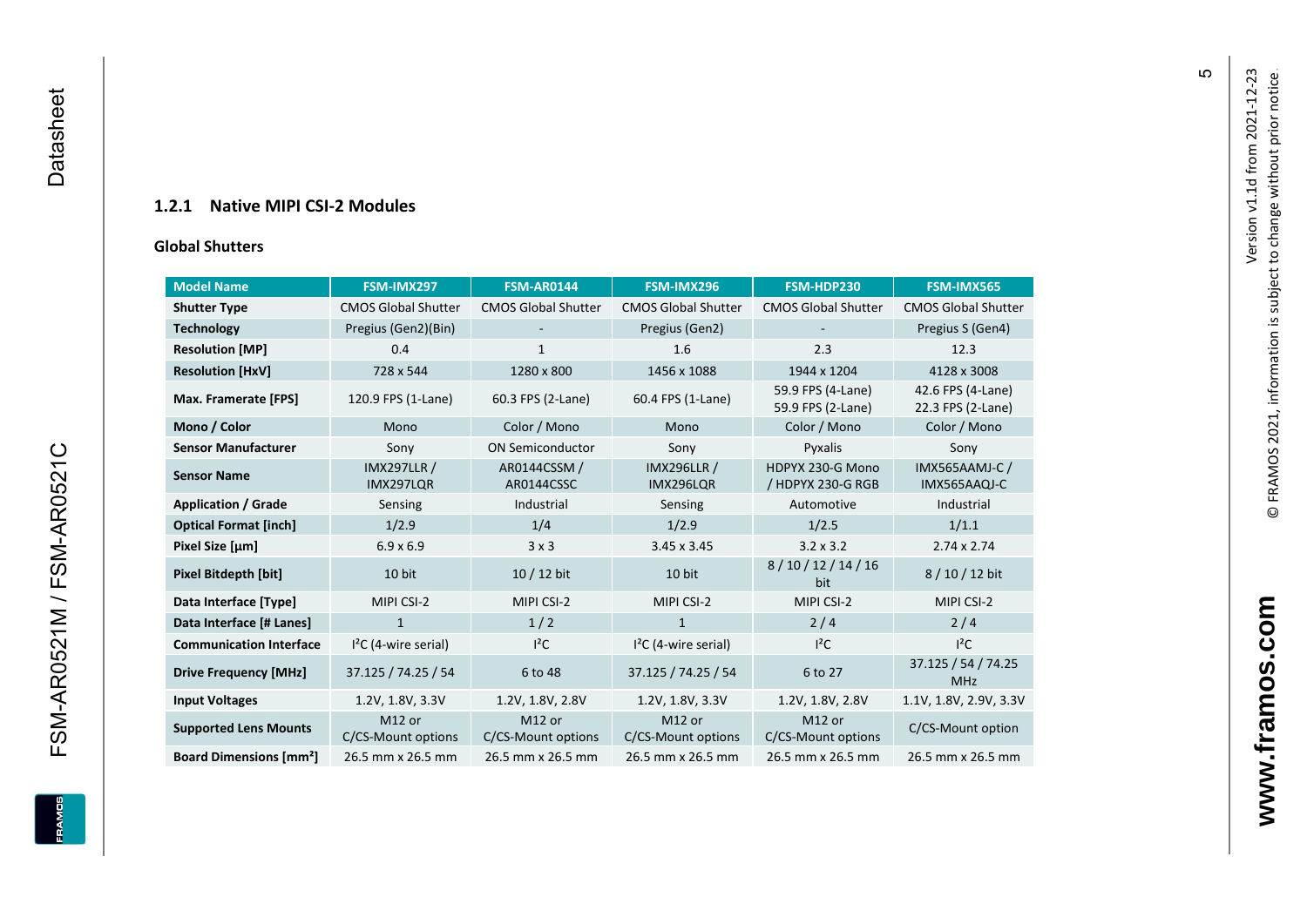#### **Rolling Shutters (Part 1/ 3 ) – up to 5 MP**

| <b>Model Name</b>                              | FSM-IMX327                         | FSM-IMX290                          | FSM-IMX462                           | FSM-IMX464                         | FSM-IMX335                         | <b>FSM-AR0521</b>                  |
|------------------------------------------------|------------------------------------|-------------------------------------|--------------------------------------|------------------------------------|------------------------------------|------------------------------------|
| <b>Shutter Type</b>                            | <b>CMOS Rolling</b><br>Shutter     | <b>CMOS Rolling</b><br>Shutter      | <b>CMOS Rolling</b><br>Shutter       | <b>CMOS Rolling</b><br>Shutter     | <b>CMOS Rolling</b><br>Shutter     | <b>CMOS Rolling</b><br>Shutter     |
| <b>Technology</b>                              | Starvis + NIR                      | Starvis + NIR                       | <b>Starvis</b>                       | Starvis + NIR                      | <b>Starvis</b>                     |                                    |
| <b>Resolution [MP]</b>                         | 2.1                                | 2.1                                 | 2.1                                  | 4.2                                | 5                                  | 5                                  |
| <b>Resolution [HxV]</b>                        | 1920 x 1080                        | 1920 x 1080                         | 1920 x 1080                          | 2712 x 1538                        | 2616 x 1964                        | 2592 x 1944                        |
| Max. Framerate [FPS]                           | 60 FPS (4-Lane)<br>60 FPS (2-Lane) | 120 FPS (4-Lane)<br>60 FPS (2-Lane) | 120 FPS (4-Lane)<br>60 FPS (2-Lane)  | 90 FPS (4-Lane)<br>30 FPS (2-Lane) | 60 FPS (4-Lane)<br>30 FPS (2-Lane) | 69 FPS (4-Lane)<br>34 FPS (2-Lane) |
| Mono / Color                                   | Color                              | Color                               | Mono                                 | Color / Mono                       | Color / Mono                       | Color / Mono                       |
| <b>Sensor Manufacturer</b>                     | Sony                               | Sony                                | Sony                                 | Sony                               | Sony                               | <b>ON Semiconductor</b>            |
| <b>Sensor Name</b>                             | <b>IMX327LOR1</b>                  | IMX462LQR-C                         | <b>IMX290LLR /</b><br>IMX290LQR      | IMX464LQR-C                        | <b>IMX335LLN /</b><br>IMX335LQN    | AR0521SR2M /<br>AR0521SR2C         |
| <b>Application / Grade</b>                     | Security                           | Security                            | Security                             | Security                           | Security                           |                                    |
| <b>Optical Format [inch]</b>                   | 1/2.8                              | 1/2.8                               | 1/2.8<br>1/1.8                       |                                    | 1/2.8                              | 1/2.5                              |
| Pixel Size [µm]                                | $2.9 \times 2.9$                   | $2.9 \times 2.9$                    | $2.9 \times 2.9$<br>$2.9 \times 2.9$ |                                    | $2 \times 2$                       | $2.2 \times 2.2$                   |
| <b>Pixel Bitdepth [bit]</b>                    | 10 / 12 bit                        | 10 / 12 bit                         | 10 / 12 bit                          | 10 / 12 bit                        | 10 / 12 bit                        | 8/10/12 bit                        |
| Data Interface [Type]                          | MIPI CSI-2                         | MIPI CSI-2                          | MIPI CSI-2                           | MIPI CSI-2                         | MIPI CSI-2                         | MIPI CSI-2                         |
| Data Interface [# Lanes]                       | 2/4                                | 2/4                                 | 2/4                                  | 2/4                                | 2/4                                | 2/4                                |
| <b>Communication Interface</b>                 | $I2C$ (4-wire serial)              | $I^2C$                              | $I2C$ (4-wire serial)                | $I^2C$                             | $l^2C$                             | $l^2C$                             |
| <b>Drive Frequency [MHz]</b><br>37.125 / 74.25 |                                    | 37.125 / 74.25                      | 37.125 / 74.25                       | 6 to 27 / 37.125 /<br>74.25        | $6 - 27 / 37.125 /$<br>74.25       | 10 to 48                           |
| <b>Input Voltages</b>                          | 1.2V, 1.8V, 2.9V                   | 1.2V, 1.8V, 2.9V                    | 1.2V, 1.8V, 2.9V                     | 1.2V, 1.8V, 2.9V                   | 1.2V, 1.8V, 2.9V                   | 1.2V, 1.8V, 2.7V                   |
| <b>Supported Lens Mounts</b>                   | M12 or C/CS-Mount<br>options       | M12 or C/CS-Mount<br>options        | M12 or C/CS-Mount<br>options         | M12 or C/CS-Mount<br>options       | M12 or C/CS-Mount<br>options       | M12 or C/CS-Mount<br>options       |
| <b>Board Dimensions [mm<sup>2</sup>]</b>       | 26.5 x 26.5                        | 26.5 x 26.5                         | $26.5 \times 26.5$                   | 26.5 x 26.5                        | 26.5 x 26.5                        | 26.5 x 26.5                        |

FSM-AR0521M / FSM-AR0521C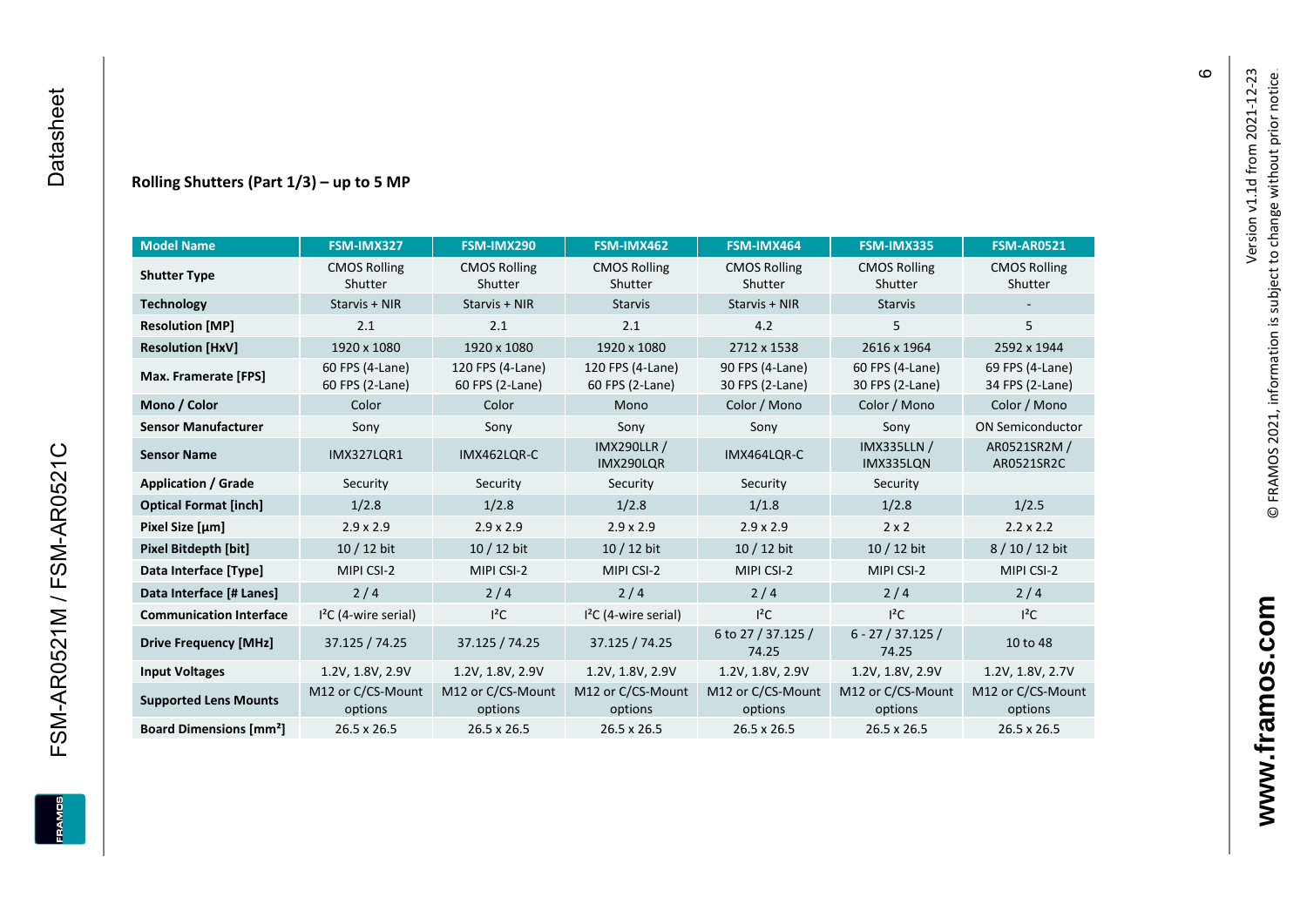#### **Rolling Shutters (Part 2/ 3 ) – 8 MP**

| <b>Model Name</b>                                     | FSM-IMX334                      | FSM-IMX485                         | <b>FSM-IMX585</b>                    | FSM-IMX678                         | FSM-IMX415                         | <b>FSM-IMX715</b>                  |
|-------------------------------------------------------|---------------------------------|------------------------------------|--------------------------------------|------------------------------------|------------------------------------|------------------------------------|
| <b>CMOS Rolling</b><br><b>Shutter Type</b><br>Shutter |                                 | <b>CMOS Rolling</b><br>Shutter     | <b>CMOS Rolling</b><br>Shutter       | <b>CMOS Rolling</b><br>Shutter     | <b>CMOS Rolling</b><br>Shutter     | <b>CMOS Rolling</b><br>Shutter     |
| <b>Technology</b>                                     | <b>Starvis</b>                  | Starvis + NIR                      | Starvis2                             | Starvis2                           | Starvis + NIR                      | Starvis + NIR                      |
| <b>Resolution [MP]</b>                                | 8.3                             | 8.3                                | 8.3                                  | 8.3                                | 8.4                                | 8.4                                |
| <b>Resolution [HxV]</b>                               | 3864 x 2180                     | 3864 x 2180                        | 3856 x 2180                          | 3856 x 2180                        | 3864 x 2192                        | 3864 x 2192                        |
| Max. Framerate [FPS]                                  | 60 FPS (4-Lane)                 | 72 FPS (4-Lane)<br>38 FPS (2-Lane) | 90.1 FPS (4-Lane)<br>30 FPS (2-Lane) | 72 FPS (4-Lane)<br>30 FPS (2-Lane) | 90 FPS (4-Lane)<br>44 FPS (2-Lane) | 90 FPS (4-Lane)<br>44 FPS (2-Lane) |
| Mono / Color                                          | Color / Mono                    | Color                              | Color                                | Color / Mono                       | Color                              | Color                              |
| <b>Sensor Manufacturer</b>                            | Sony                            | Sony                               | Sony                                 | Sony                               | Sony                               | Sony                               |
| <b>Sensor Name</b>                                    | <b>IMX334LLR /</b><br>IMX334LQR | IMX485LQJ                          | IMX585AAQJ1-C                        | IMX678AAQR1                        | IMX415-AAQR                        | IMX715AAQR1                        |
| <b>Application / Grade</b>                            | Security                        | Security                           | Security                             | Security                           | Security                           | Security                           |
| <b>Optical Format [inch]</b>                          | 1/1.8                           | 1/1.2                              | 1/1.2<br>1/1.8                       |                                    | 1/2.8                              | 1/2.8                              |
| Pixel Size [µm]                                       | $2 \times 2$                    | $2.9 \times 2.9$                   | $2.9 \times 2.9$                     | $2 \times 2$                       | $1.45 \times 1.45$                 | $1.45 \times 1.45$                 |
| Pixel Bitdepth [bit]                                  | 10 / 12 bit                     | 10 / 12 bit                        | $10/12$ bit                          | $10/12$ bit                        | 10 / 12 bit                        | $10/12$ bit                        |
| Data Interface [Type]                                 | MIPI CSI-2                      | MIPI CSI-2                         | MIPI CSI-2                           | MIPI CSI-2                         | MIPI CSI-2                         | MIPI CSI-2                         |
| Data Interface [# Lanes]                              | $\overline{4}$                  | 2/4                                | 2/4                                  | 2/4                                | 2/4                                | 2/4                                |
| <b>Communication Interface</b>                        | $I^2C$                          | $I^2C$                             | $I^2C$                               | $I^2C$                             | $I^2C$                             | $I^2C$                             |
| <b>Drive Frequency [MHz]</b>                          | $6 - 27 / 37.125 /$<br>74.25    | 6 to 27 / 37.125 /<br>74.25        | 6 to 27 / 37.125 /<br>72/74.25       | $6 - 27 / 37.125 /$<br>74.25       | 24 / 27 / 37.125 /<br>72/74.25     | 24 / 27 / 37.125 /<br>72/74.25     |
| <b>Input Voltages</b>                                 | 1.2V, 1.8V, 2.9V                | 1.2V, 1.8V, 2.9V                   | 1.1V, 1.8V, 3.3V                     | 1.1V, 1.8V, 3.3V                   | 1.1V, 1.8V, 2.9V                   | 1.1V, 1.8V, 2.9V                   |
| <b>Supported Lens Mounts</b>                          | M12 or C/CS-<br>Mount options   | C/CS-Mount option                  | C/CS-Mount option                    | M12 or C/CS-<br>Mount options      | M12 or C/CS-<br>Mount options      | M12 or C/CS-<br>Mount options      |
| <b>Board Dimensions [mm<sup>2</sup>]</b>              | $26.5 \times 26.5$              | $26.5 \times 26.5$                 | 26.5 x 26.5                          | 26.5 x 26.5                        | 26.5 x 26.5                        | 26.5 x 26.5                        |

 $\blacktriangleright$ 

FSM-AR0521M / FSM-AR0521C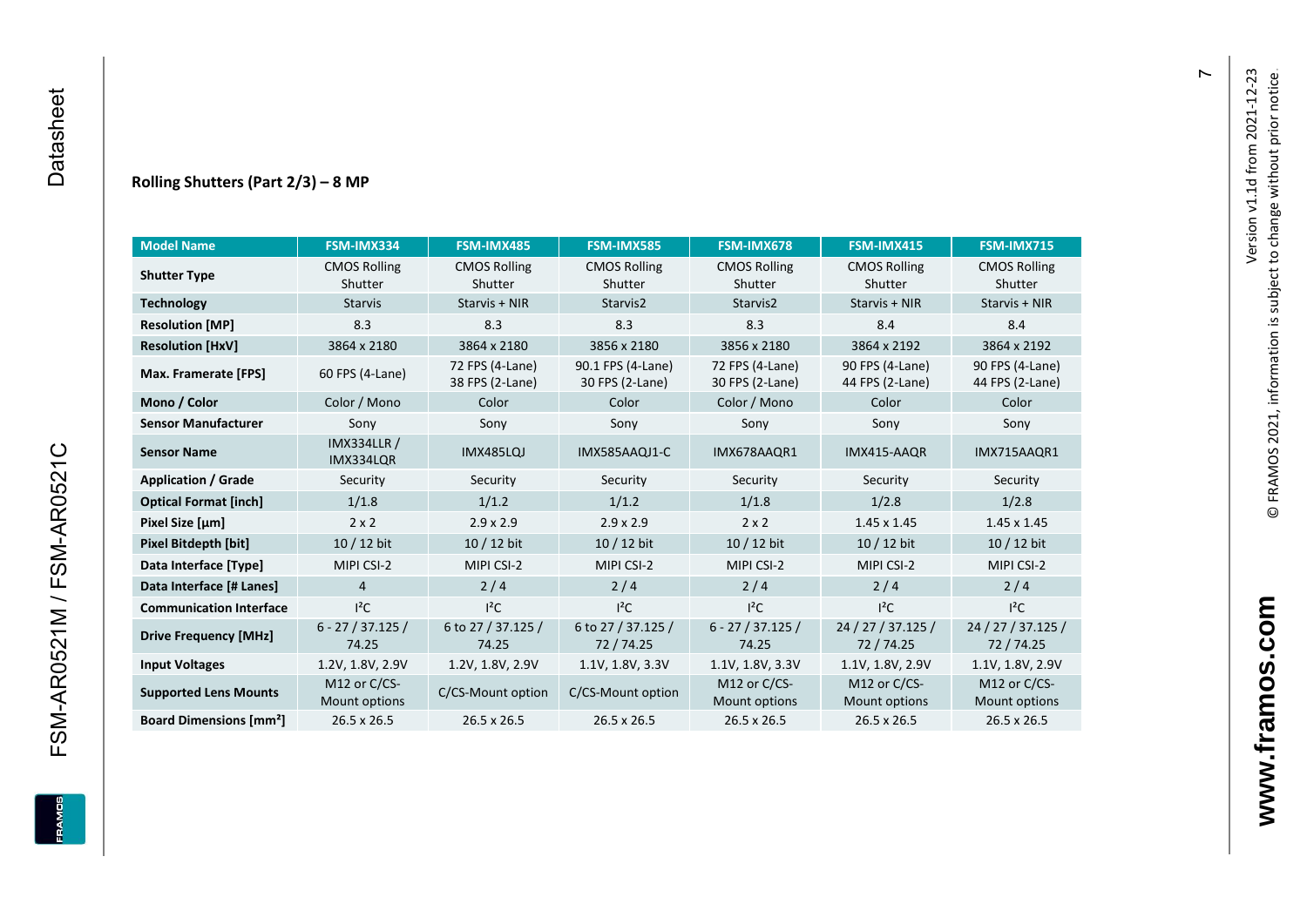| <b>Model Name</b>                        | FSM-IMX412                               | FSM-IMX577                               | FSM-IMX477                               | <b>FSM-AR1335</b>                    | FSM-IMX283                  |
|------------------------------------------|------------------------------------------|------------------------------------------|------------------------------------------|--------------------------------------|-----------------------------|
| <b>Shutter Type</b>                      | <b>CMOS Rolling Shutter</b>              | <b>CMOS Rolling Shutter</b>              | <b>CMOS Rolling Shutter</b>              | <b>CMOS Rolling Shutter</b>          | <b>CMOS Rolling Shutter</b> |
| <b>Technology</b>                        | <b>Starvis</b>                           | <b>Starvis</b>                           | <b>Starvis</b>                           |                                      | <b>Starvis</b>              |
| <b>Resolution [MP]</b>                   | 12.3                                     | 12.3                                     | 12.3                                     | 13.1                                 | 20.2                        |
| <b>Resolution [HxV]</b>                  | 4056 x 3040                              | 4056 x 3040                              | 4056 x 3040                              | 4208 x 3120                          | 5496 x 3694                 |
| Max. Framerate [FPS]                     | 59.9 FPS (4-Lane)<br>30 FPS (2-Lane)     | 59.9 FPS (4-Lane)<br>30 FPS (2-Lane)     | 59.9 FPS (4-Lane)<br>30 FPS (2-Lane)     | 27.2 FPS (4-Lane)<br>13 FPS (2-Lane) | 24.7 FPS (4-Lane)           |
| Mono / Color                             | Color                                    | Color                                    | Color                                    | Color                                | Color                       |
| <b>Sensor Manufacturer</b>               | Sony                                     | Sony                                     | Sony                                     | <b>ON Semiconductor</b>              | Sony                        |
| <b>Sensor Name</b>                       | IMX412-AACK                              | IMX477-AAPK                              | IMX577-AACK                              | AR1335CSSM /<br>AR1335CSSC           | <b>IMX283CQJ</b>            |
| <b>Application / Grade</b>               | Security                                 | Security                                 | Security                                 | Industrial                           | Audio/Video                 |
| <b>Optical Format [inch]</b>             | 1/2.3                                    | 1/2.3                                    | 1/2.3                                    | 1/3.2                                | 1                           |
| Pixel Size [µm]                          | 1.55 x 1.55                              | $1.55 \times 1.55$                       | $1.55 \times 1.55$                       | $1.1 \times 1.1$                     | $2.4 \times 2.4$            |
| <b>Pixel Bitdepth [bit]</b>              | $10/12$ bit                              | 8 / 10 / 12 bit                          | 8/10/12 bit                              | 8 / 10 bit                           | $10/12$ bit                 |
| Data Interface [Type]                    | MIPI CSI-2                               | MIPI CSI-2                               | MIPI CSI-2                               | MIPI CSI-2                           | MIPI CSI-2                  |
| Data Interface [# Lanes]                 | $2/4$                                    | 2/4                                      | 2/4                                      | 2/4                                  | $\overline{4}$              |
| <b>Communication Interface</b>           | $I2C$ (CCI)                              | $I2C$ (CCI)                              | $I2C$ (CCI)                              | $l^2C$                               | $I^2C$                      |
| <b>Drive Frequency [MHz]</b>             | 6/12/18/27                               | 6 to 27                                  | 6 to 27                                  | 6 to 48                              | 6 to 27                     |
| <b>Input Voltages</b>                    | 1.05V, 1.8V, 2.75V                       | 1.05V, 1.8V, 2.8V                        | 1.05V, 1.8V, 2.8V                        | 1.2V, 1.8V, 2.7V                     | 1.2V, 1.8V, 2.9V            |
| <b>Supported Lens Mounts</b>             | M <sub>12</sub> or<br>C/CS-Mount options | M <sub>12</sub> or<br>C/CS-Mount options | M <sub>12</sub> or<br>C/CS-Mount options | M12 or<br>C/CS-Mount options         | C/CS-Mount option           |
| <b>Board Dimensions [mm<sup>2</sup>]</b> | $26.5 \times 26.5$                       | $26.5 \times 26.5$                       | $26.5 \times 26.5$                       | $26.5 \times 26.5$                   | 26.5 x 26.5                 |

FSM-AR0521M / FSM-AR0521C

**FRAM**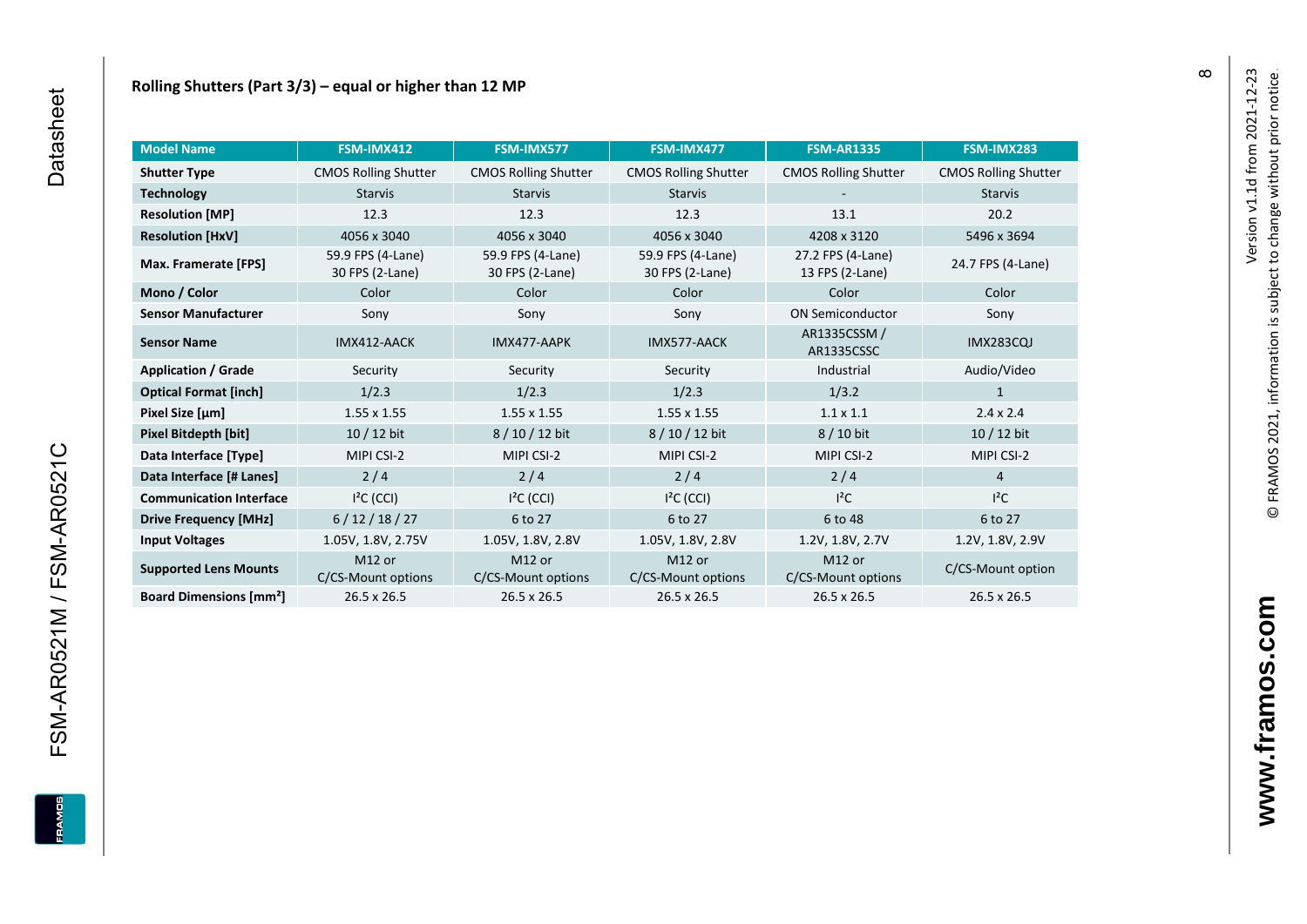FSM-AR0521M / FSM-AR0521C Datasheet

FSM-AR0521M / FSM-AR0521C

<span id="page-10-0"></span>**EDWARE** 

Datasheet

#### **[1.2.2](#page-0-7) Sub -LVDS, SLVS and SLVS -EC Modules**

| <b>Model Name</b>                        | FSM-IMX264                 | FSM-IMX304                 | FSM-IMX530                                            |
|------------------------------------------|----------------------------|----------------------------|-------------------------------------------------------|
| <b>Shutter Type</b>                      | <b>CMOS Global Shutter</b> | <b>CMOS Global Shutter</b> | <b>CMOS Global Shutter</b>                            |
| <b>Technology</b>                        | Pregius (Gen2)             | Pregius (Gen2)             | Pregius S (Gen4)                                      |
| <b>Resolution [MP]</b>                   | 5.1                        | 12.4                       | 24.5                                                  |
| <b>Resolution [HxV]</b>                  | 2464 x 2056                | 4112 x 3008                | 5328 x 4608                                           |
| Max. Framerate [FPS]                     | CSI-2: 35.7 FPS (4-Lane)   | CSI-2: 23.4 FPS (4-Lane)   | SLVS-EC: 106.9 FPS (8-Lane)<br>CSI-2: 30 FPS (4-Lane) |
| Mono / Color                             | Color / Mono               | Color / Mono               | Color / Mono                                          |
| <b>Sensor Manufacturer</b>               | Sony                       | Sony                       | Sony                                                  |
| <b>Sensor Name</b>                       | IMX264LLR / IMX264LQR      | IMX304LLR / IMX304LQR      | IMX530-AAMJ / IMX530-AAQJ                             |
| <b>Application / Grade</b>               | Industrial                 | Industrial                 | Industrial                                            |
| <b>Optical Format [inch]</b>             | 2/3                        | 1.1                        | 1.2                                                   |
| Pixel Size [µm]                          | $3.45 \times 3.45$         | $3.45 \times 3.45$         | $2.74 \times 2.74$                                    |
| Pixel Bitdepth [bit]                     | 12 bit                     | 12 bit                     | 8/10/12 bit                                           |
| Data Interface [Type]                    | <b>SubLVDS</b>             | SubLVDS                    | SLVS, SLVS-EC                                         |
| Data Interface [# Lanes]                 | $\overline{4}$             | 4/8                        | 1/2/4/8                                               |
| <b>Communication Interface</b>           | $I2C$ (4-wire serial)      | $I2C$ (4-wire serial)      | $I2C$ (4-wire serial)                                 |
| <b>Drive Frequency [MHz]</b>             | 37.125 / 54 / 74.25        | 37.125 / 54 / 74.25        | 37.125 / 54 / 74.25                                   |
| <b>Input Voltages</b>                    | 1.2V, 1.8V, 3.3V           | 1.2V, 1.8V, 3.3V           | 1.1V, 1.8V, 2.9V, 3.3V                                |
| <b>Supported Lens Mounts</b>             | C/CS-Mount option          | C/CS-Mount option          | C/CS-Mount option                                     |
| <b>Board Dimensions [mm<sup>2</sup>]</b> | $28 \times 28$             | 28 x 28                    | 28 x 28                                               |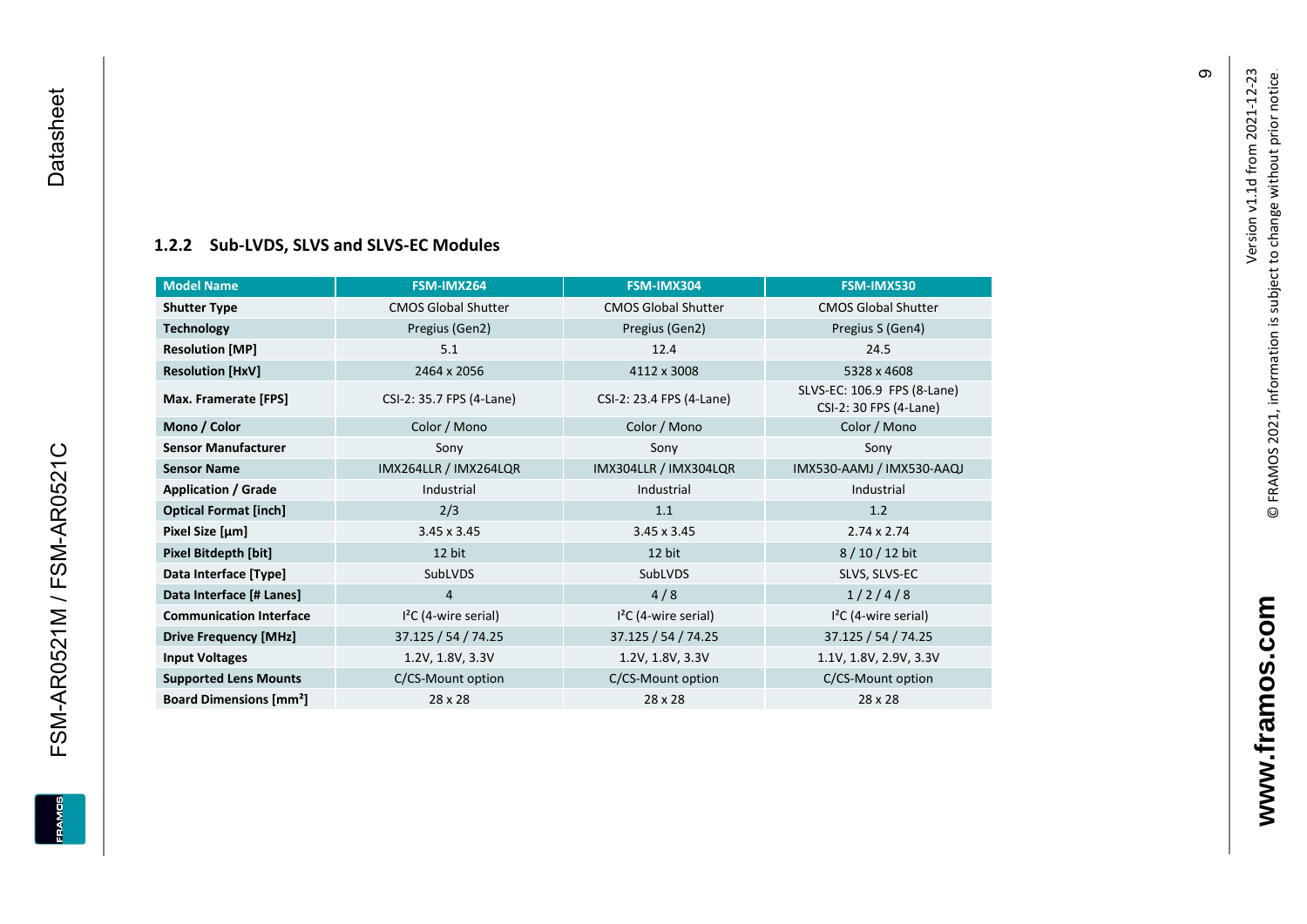### <span id="page-11-0"></span>**2 Software Package and Drivers**

As FRAMOS we know that the getting started with a new technology is the biggest challenge. The idea behind the Software Package is to enable embedded software engineers to get quickly to a streaming system and provide at the same time all tools that are needed to extend and adapt it according the individual needs of the application.

#### **What the software package and driver are:**

- A reference for a custom sensor implementation
- Demonstrating how to use the required interfaces
- Demonstrating how to communicate with the image sensor
- Demonstrating how to generaly initialize and configure the image sensor
- Provide initial image streaming output to the user space
- Demonstrating how to run basic image processing on pixel data

#### **Supported Processor Platforms**

The table below shows which platforms are supported by the standard driver package, and how many FSMs can at maximum be operated in parallel.

| <b>Sensor Module</b> | <b>NVIDIA</b><br><b>Jetson TX2</b> | <b>NVIDIA</b><br><b>AGX Xavier</b> | <b>NVIDIA</b><br><b>Jetson Nano,</b><br><b>TX2 NX, Xavier</b><br><b>NX</b> | <b>DragonBoard</b><br>410c | 96Boards<br><b>Consumer</b><br><b>Edition</b> | <b>Xilinx</b><br><b>Development</b><br><b>Boards</b> |  |
|----------------------|------------------------------------|------------------------------------|----------------------------------------------------------------------------|----------------------------|-----------------------------------------------|------------------------------------------------------|--|
| <b>FSM-AR0144</b>    | 4                                  |                                    | $\overline{2}$                                                             |                            |                                               |                                                      |  |
| <b>FSM-AR0521</b>    | $\overline{4}$                     |                                    | $\overline{2}$                                                             | $\overline{2}$             |                                               |                                                      |  |
| <b>FSM-AR1335</b>    | 4                                  |                                    | $\overline{2}$                                                             |                            |                                               |                                                      |  |
| FSM-HDP230           | $\overline{4}$                     | $\overline{4}$                     | $\overline{2}$                                                             |                            |                                               |                                                      |  |
| FSM-IMX264           | $\overline{2}$                     | $\overline{4}$                     | $\overline{\phantom{a}}$                                                   |                            |                                               |                                                      |  |
| FSM-IMX283           | $\overline{2}$                     | $\overline{4}$                     | $\overline{\phantom{a}}$                                                   |                            |                                               |                                                      |  |
| FSM-IMX290           | 4                                  |                                    | $\overline{2}$                                                             | $\overline{2}$             |                                               |                                                      |  |
| FSM-IMX296           | 4                                  |                                    | $\overline{2}$                                                             | $\overline{2}$             |                                               |                                                      |  |
| FSM-IMX297           | 4                                  |                                    | $\overline{2}$                                                             |                            |                                               |                                                      |  |
| FSM-IMX304           | $\overline{2}$                     | $\overline{4}$                     | $\overline{\phantom{a}}$                                                   |                            |                                               |                                                      |  |
| FSM-IMX327           | 4                                  |                                    | $\overline{2}$                                                             | $\overline{2}$             |                                               |                                                      |  |
| FSM-IMX334           | $\overline{2}$                     | $\overline{4}$                     | $\overline{\phantom{a}}$                                                   |                            | HW only, driver development                   |                                                      |  |
| FSM-IMX335           | 4                                  |                                    | $\overline{2}$                                                             |                            | on project basis.                             |                                                      |  |
| FSM-IMX412           | $\overline{4}$                     |                                    | $\overline{2}$                                                             | $\overline{2}$             |                                               |                                                      |  |
| FSM-IMX415           | 4                                  |                                    | $\overline{2}$                                                             |                            |                                               |                                                      |  |
| FSM-IMX462           | $\overline{\mathbf{4}}$            |                                    | $\overline{2}$                                                             |                            |                                               |                                                      |  |
| FSM-IMX464           | $\overline{4}$                     |                                    | $\overline{2}$                                                             |                            |                                               |                                                      |  |
| FSM-IMX477           | $\overline{4}$                     |                                    | $\overline{2}$                                                             |                            |                                               |                                                      |  |
| FSM-IMX485           | $\overline{4}$                     |                                    | $\overline{2}$                                                             |                            |                                               |                                                      |  |
| FSM-IMX565           | $\overline{4}$                     |                                    | $\overline{2}$                                                             |                            |                                               |                                                      |  |
| FSM-IMX577           | $\overline{4}$                     |                                    | $\overline{2}$                                                             |                            |                                               |                                                      |  |
| FSM-IMX585           | $\overline{4}$                     |                                    | $\overline{2}$                                                             |                            |                                               |                                                      |  |
| FSM-IMX678           | 4                                  |                                    | $\overline{2}$                                                             |                            |                                               |                                                      |  |
| FSM-IMX715           | $\overline{4}$                     |                                    | $\overline{2}$                                                             |                            |                                               |                                                      |  |
| FSM-IMX530           | $\overline{2}$                     | $\overline{4}$                     |                                                                            |                            |                                               | 1 <sup>1</sup>                                       |  |

*Table 1: Ecosystem Software Package - Supported number of FSMs per processing board*

<sup>1</sup> SLVS-EC based FPGA reference implementation as part of the SLVS-EC RX IP Core offering.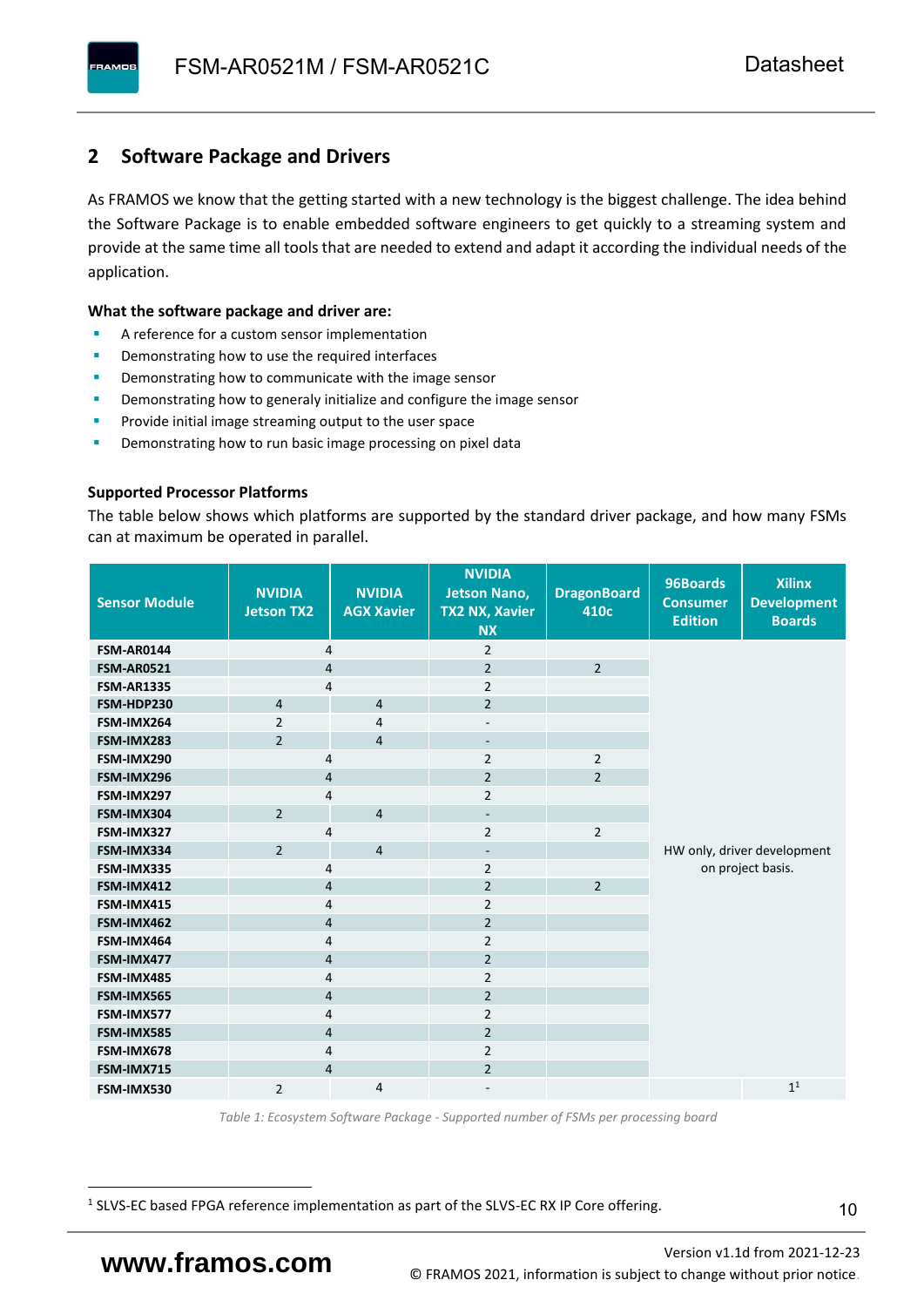#### <span id="page-12-0"></span>**2.1 Reference Software: NVIDIA Jetson Family**

The software package provided with the Development Kits of the FRAMOS Sensor Module Ecosystem provided for NVIDIA Jetson platforms provides a reference implementation of sensor and device drivers for MIPI CSI-2. It contains a minimum feature set demonstrating how to utilize the platform specific data interface and communication implementation, as well as the initialization of the image sensor and implementation of basic features.

#### **Package Content:**

- Platform and device drivers with Linux for Tegra Support
- V4L2 based subdevice drivers (low-level C API)
- Streamlined V4L2 library (LibSV) providing generic C/C++ API
- Display Examples:
	- OpenCV (Software)
	- LibArgus (Hardware)

#### **Supported Devices:**

- **NVIDIA Jetson Nano Developer Kit (B01)**
- **NVIDIA Jetson TX2 Developer Kit**
- NVIDIA Jetson TX2 NX Developer Kit
- **NVIDIA Jetson Xavier NX Developer Kit**
- **NVIDIA Jetson AGX Xavier Developer Kit**

#### <span id="page-12-1"></span>**2.1.1 Platform and Sensor Device Drivers**

The driver divides into two main parts that are configured in separate ways – the Image Modes and the General Features of the image sensor.

#### **Image Modes**

These are major attributes that have impact to the image data stream formatting. They require a static preconfiguration within the device tree (DT):

- Image / streaming resolution
- Pixel format / bit depth
- Data rate / lane configuration

Each driver provides access to  $3 - 5$  pre-built configurations, reflecting the main operation modes of the imager. Beside the full resolution, that is always available, they allow to receive image streams in common video resolutions like VGA, Full HD and UHD as they are supported or make sense by the imagers, and utilize sensor features like ROI and binning.

They act as an example for implementation and usage and are available as source. Due to the size limitation of the device tree, it is not possible to integrate an extensive set of options.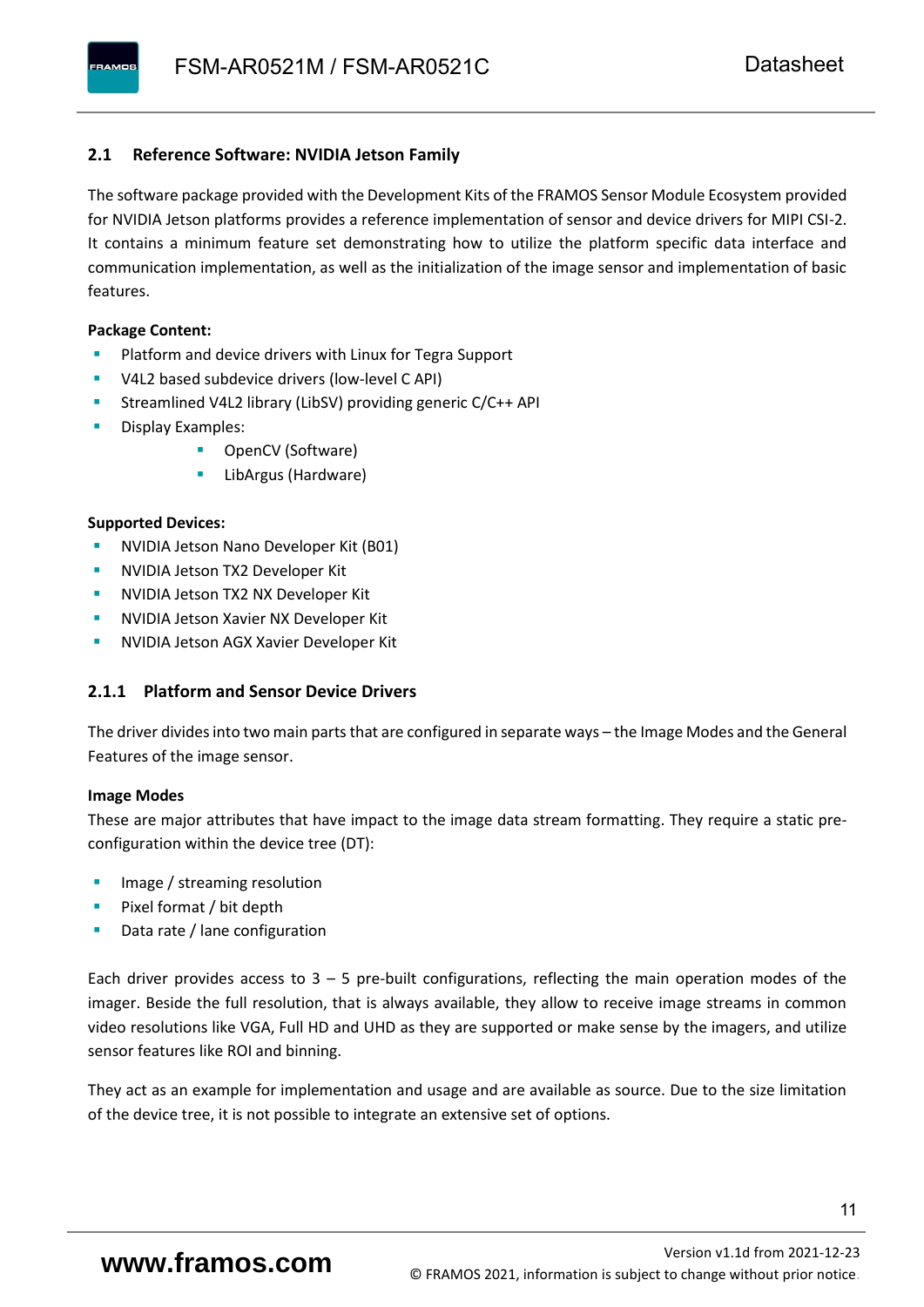#### **General Features**

These are attributes of the image sensor that do not manipulate the data stream formatting. The drivers provided with the Software Pack integrate the sensor features as shown in the table below.

| <b>Pre-Implemented</b><br><b>Features per</b><br><b>Model</b> | Gain (Analog / Digital) | <b>Frame Rate</b> | <b>Exposure Time</b> | Flip / Mirror | <b>IS Mode (Master / Slave)</b> | Sensor Mode ID | <b>Test Pattern Output</b> | <b>Black Level</b> | <b>HDR Output</b> | <b>Broadcast</b> | Data Rate | <b>Synchronizing Master</b> |                           |
|---------------------------------------------------------------|-------------------------|-------------------|----------------------|---------------|---------------------------------|----------------|----------------------------|--------------------|-------------------|------------------|-----------|-----------------------------|---------------------------|
| <b>FSM-AR0144</b>                                             |                         |                   |                      |               |                                 |                |                            |                    |                   |                  |           |                             |                           |
| <b>FSM-AR0521</b>                                             |                         |                   |                      |               |                                 |                |                            |                    |                   |                  |           |                             |                           |
| <b>FSM-AR1335</b>                                             |                         |                   |                      |               |                                 |                |                            |                    |                   |                  |           |                             |                           |
| FSM-HDP230                                                    |                         |                   |                      |               |                                 |                |                            |                    |                   |                  |           |                             |                           |
| FSM-IMX264                                                    |                         |                   |                      |               |                                 |                |                            |                    |                   |                  |           |                             |                           |
| FSM-IMX283                                                    |                         |                   |                      |               |                                 |                |                            |                    |                   |                  |           |                             |                           |
| FSM-IMX290                                                    |                         |                   |                      |               |                                 |                |                            |                    |                   |                  |           |                             |                           |
| FSM-IMX296                                                    |                         |                   |                      |               |                                 |                |                            |                    |                   |                  |           |                             |                           |
| FSM-IMX297                                                    |                         |                   |                      |               |                                 |                |                            |                    |                   |                  |           |                             |                           |
| FSM-IMX304                                                    |                         |                   |                      |               |                                 |                |                            |                    |                   |                  |           |                             |                           |
| FSM-IMX327                                                    |                         |                   |                      |               |                                 |                |                            |                    |                   |                  |           |                             |                           |
| FSM-IMX334                                                    |                         |                   |                      |               |                                 |                |                            |                    |                   |                  |           |                             |                           |
| FSM-IMX335                                                    |                         |                   |                      |               |                                 |                |                            |                    |                   |                  |           |                             |                           |
| FSM-IMX412                                                    |                         |                   |                      |               |                                 |                |                            |                    |                   |                  |           |                             |                           |
| FSM-IMX415                                                    |                         |                   |                      |               |                                 |                |                            |                    |                   |                  |           |                             |                           |
| FSM-IMX462                                                    |                         |                   |                      |               |                                 |                |                            |                    |                   |                  |           |                             | V4L (libsv) and libargus  |
| FSM-IMX464                                                    |                         |                   |                      |               |                                 |                |                            |                    |                   |                  |           |                             | V4L (libsv)               |
| FSM-IMX477                                                    |                         |                   |                      |               |                                 |                |                            |                    |                   |                  |           |                             | Not Supported/Implemented |
| FSM-IMX485                                                    |                         |                   |                      |               |                                 |                |                            |                    |                   |                  |           |                             |                           |
| FSM-IMX530                                                    |                         |                   |                      |               |                                 |                |                            |                    |                   |                  |           |                             |                           |
| FSM-IMX565                                                    |                         |                   |                      |               |                                 |                |                            |                    |                   |                  |           |                             |                           |
| FSM-IMX577                                                    |                         |                   |                      |               |                                 |                |                            |                    |                   |                  |           |                             |                           |
| FSM-IMX565                                                    |                         |                   |                      |               |                                 |                |                            |                    |                   |                  |           |                             |                           |
| FSM-IMX585                                                    |                         |                   |                      |               |                                 |                |                            |                    |                   |                  |           |                             |                           |
| FSM-IMX678                                                    |                         |                   |                      |               |                                 |                |                            |                    |                   |                  |           |                             |                           |
| FSM-IMX715                                                    |                         |                   |                      |               |                                 |                |                            |                    |                   |                  |           |                             |                           |

*Table 2: Supported sensor features on NVIDIA Jetson Family*

Further features, as they are supported by the image sensor, can be integrated into the driver sources using the image sensor datasheet.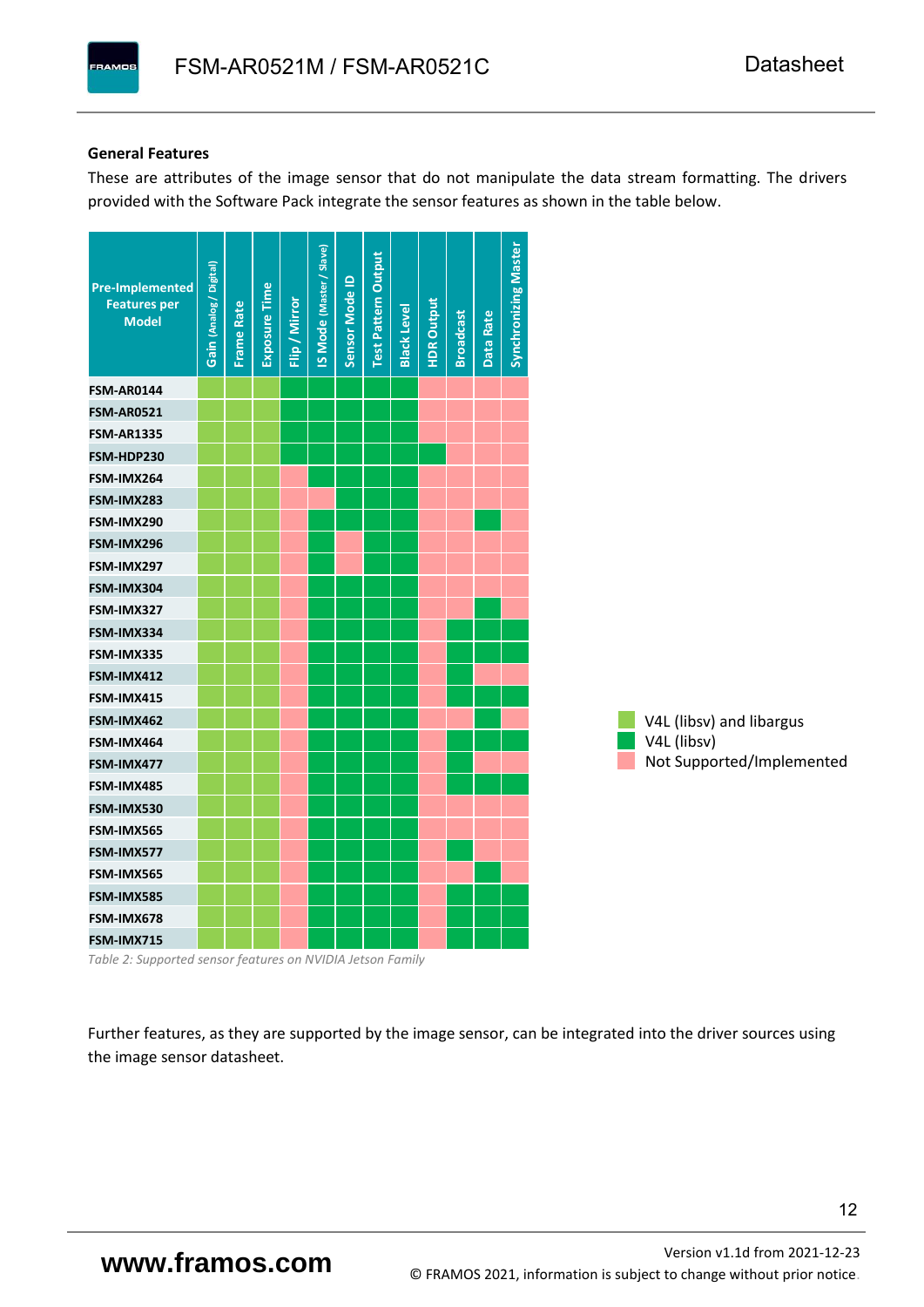### <span id="page-14-0"></span>**2.1.2 Image Pre-Processing Examples**

The provided image processing examples show the general mechanisms of data handling for an image processing using 3<sup>rd</sup>-party libraries. The OpenCV example provides data that is raw (mono) or demosaiced (color) and not further optimized for visual experience, while the LibArgus examples leverages the discrete ISP (Image Signal Processor) inside the Jetson SoC to optimize image reproduction.

#### **Argus Camera Example:**

- Using hard ISP in NVIDIA Jetson SoCs, most performant option for image preprocessing
- Only applicable for color sensors (color processing can't be disabled)
- Most performant option
- Utilizing libArgus closed source library, support and tuning on individual basis through FRAMOS
- Example Implementation: Shows Demo Tuning per FSM Devkit

|                               | <b>Xavier</b><br>(AGX, NX) | Tegra X2<br>(TX2, TX2 NX) | Tegra X1<br>(TX1, Nano) |
|-------------------------------|----------------------------|---------------------------|-------------------------|
|                               | <b>Performance</b>         |                           |                         |
| Max. # of streams through ISP | 16                         | 12                        | 6                       |
| Pixel Bandwidth (max.)        | 2 Gpix/s                   | $1.4$ Gpix/s              | $1.4$ Gpix/s            |
| Image Resolution (max.)       | 64 MP                      | 24 MP                     | 24 MP                   |
| Image Width (max.)            | 6144 px                    | 6144 px                   | 6144 px                 |

*Table 3: ISP capabilities / limitations of NVIDIA Jetson Family*

The software package provided with our FSM Devkits contains a functionally and performance limited example configuration for the Jetson ISP. The configuration is sensor and lens related and demonstrates the combination of our standard kit in environments that are illuminated with fluorescent light, like in office or laboratory.

|                                                                   | <b>Supported Features in Default Configuration</b> |  |  |  |  |
|-------------------------------------------------------------------|----------------------------------------------------|--|--|--|--|
| Lens Considered (Type)                                            | Yes (Devkit Lens)                                  |  |  |  |  |
| IR Cut Filter (Type)                                              | Yes (650nm/50%)                                    |  |  |  |  |
| <b>Sensor Configuration</b>                                       | <b>Driver Default</b>                              |  |  |  |  |
| <b>Demosaic</b>                                                   | Yes <sup>2</sup>                                   |  |  |  |  |
| <b>Black Level Compensation</b>                                   | <b>Yes (Calibrated)</b>                            |  |  |  |  |
| <b>Bad Pixel Correction</b>                                       | <b>Yes (Calibrated)</b>                            |  |  |  |  |
| <b>Color Correction</b>                                           | <b>Yes (Calibrated)</b>                            |  |  |  |  |
| Auto White Balance (A, TL84, D65)                                 | Limited (Calibrated for TL84 only)                 |  |  |  |  |
| <b>Manual White Balancing</b>                                     | Limited (Not Calibrated)                           |  |  |  |  |
| Lens Shading / Falloff Correction                                 | Limited (Calibrated for Devkit lens)               |  |  |  |  |
| <b>Noise Reduction</b>                                            | Limited (Not Calibrated)                           |  |  |  |  |
| <b>Sharpening</b>                                                 | Limited (Not Calibrated)                           |  |  |  |  |
| Auto Exposure, Gain, Gamma,<br><b>Color/Tone, Contrast Tuning</b> | <b>Requires Application Specific Tuning</b>        |  |  |  |  |

*Table 4: Default tuning of NVIDIA Jetson, supplied with FSM Devkits*

13

<sup>&</sup>lt;sup>2</sup> Demosaicing is always active and can't be disabled. For monochrome sensors refer to libSV to bypass the ISP.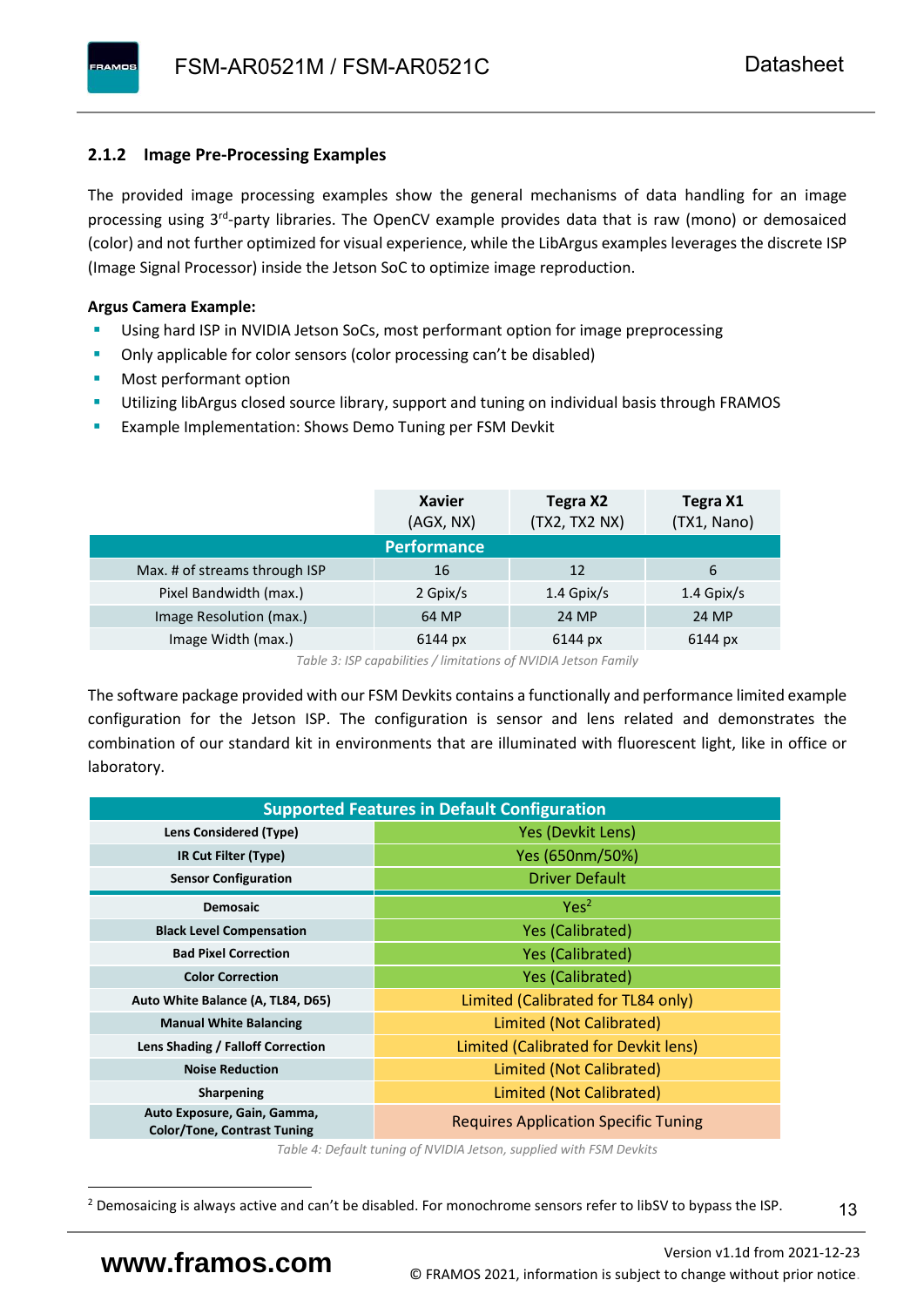To archive best performance and stable results also in variable lighting conditions, a fully featured calibration will be required. As NVIDIA camera partner, FRAMOS provides full ISP configurations for standard setups on request. Further, full custom calibration services considering lens and application specific requirements for sophisticated applications are provided on per project basis.

#### **OpenCV Example:**

- Open software library
- Easy to use and large feature set
- **•** Very resource hungry (CPU)
- Not recommended for pre-processing
- **Example Implementation: Demosaicing, Displaying**

Due to limited performance and extreme resource utilization, the image processing support utilizing the CPU will not be further enhanced.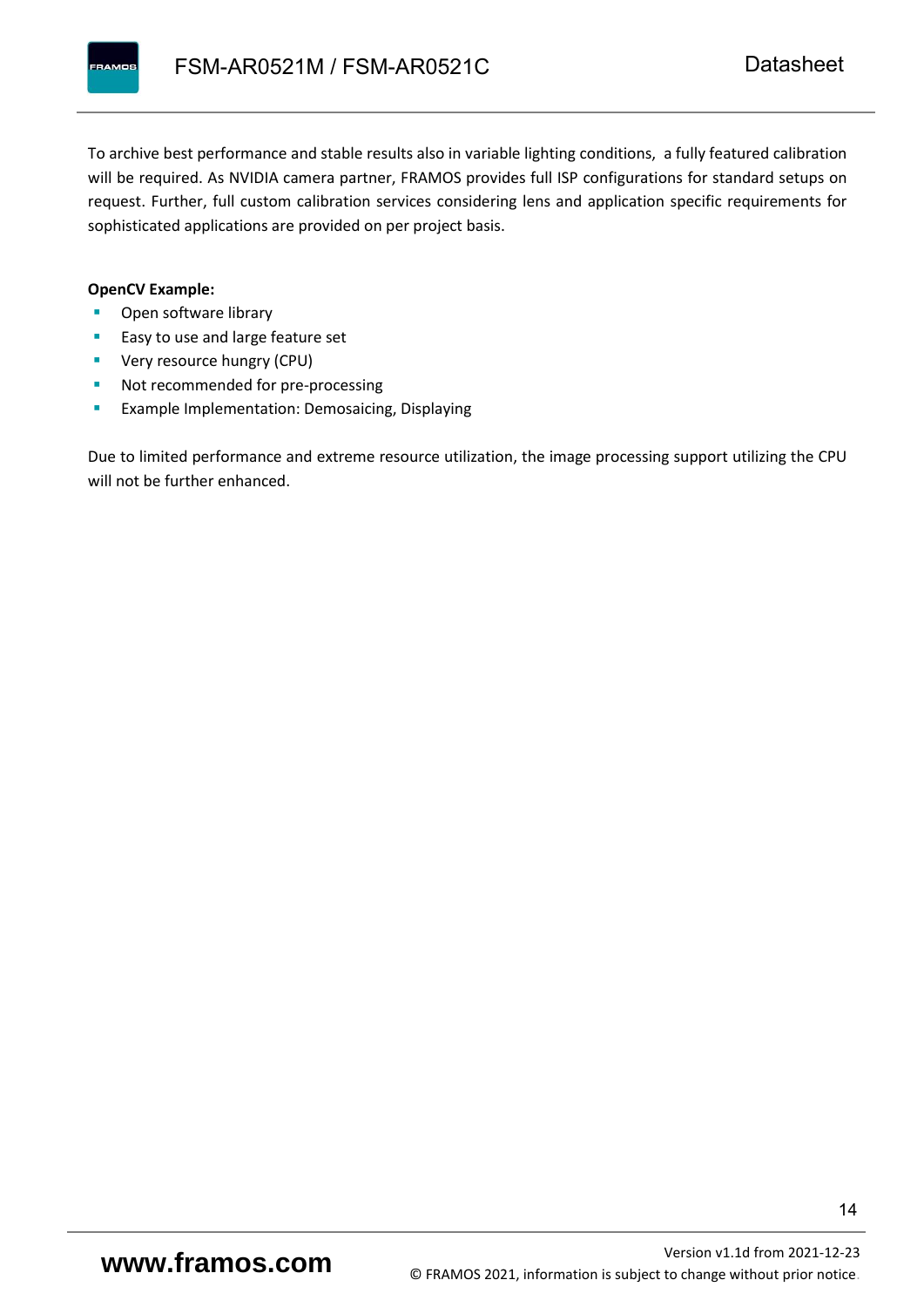#### <span id="page-16-0"></span>**3 Ecosystem Compatibility Matrix**

#### <span id="page-16-1"></span>**3.1 Hardware Support**

**PAMOS** 

The following matrix shows the compatibility of FSMs, FSAs and FPAs to each other. The FSAs differentiate to each other by supplied voltages, power up sequence, generated clock (oscillator) and physical attributes.

|            |                                                         | FSM-IMX290<br>FSM-IMX327                                             |                                                         |                                                         |                                                         |                                            |                                                         |                                                         |                                                         |
|------------|---------------------------------------------------------|----------------------------------------------------------------------|---------------------------------------------------------|---------------------------------------------------------|---------------------------------------------------------|--------------------------------------------|---------------------------------------------------------|---------------------------------------------------------|---------------------------------------------------------|
|            |                                                         | FSM-IMX334<br>FSM-IMX335                                             |                                                         |                                                         |                                                         |                                            |                                                         |                                                         |                                                         |
|            |                                                         | FSM-IMX412 FSM-IMX462<br>FSM-IMX477 FSM-IMX464                       |                                                         | <b>FSM-IMX296 FSM-AR0521</b>                            | FSM-IMX415                                              |                                            |                                                         |                                                         | FSM-IMX565<br><b>FSM-IMX585</b>                         |
| Item       | FSM-IMX577                                              | FSM-IMX485                                                           |                                                         | <b>FSM-IMX297   FSM-AR1335  </b>                        | <b>FSM-IMX715 FSM-IMX283</b>                            |                                            | <b>FSM-AR0144</b>                                       | FSM-HDP230                                              | <b>FSM-IMX678</b>                                       |
| FSA-FT1/A  | FPA-4.A/TXA<br>FPA-A/NVN<br>FPA-2.A/96B<br>FPA-ABC/XX13 |                                                                      |                                                         |                                                         |                                                         |                                            |                                                         |                                                         |                                                         |
| FSA-FT3/A  |                                                         | FPA-4.A/TXA<br>FPA-A/NVN <sup>4</sup><br>FPA-2.A/96B<br>FPA-ABC/XX13 |                                                         |                                                         |                                                         |                                            |                                                         |                                                         |                                                         |
| FSA-FT6/A  |                                                         |                                                                      | FPA-4.A/TXA<br>FPA-A/NVN<br>FPA-2.A/96B<br>FPA-ABC/XX13 |                                                         |                                                         |                                            |                                                         |                                                         |                                                         |
| FSA-FT7/A  |                                                         |                                                                      |                                                         | FPA-4.A/TXA<br>FPA-A/NVN<br>FPA-2.A/96B<br>FPA-ABC/XX13 |                                                         |                                            |                                                         |                                                         |                                                         |
| FSA-FT11/A |                                                         |                                                                      |                                                         |                                                         | FPA-4.A/TXA<br>FPA-A/NVN<br>FPA-2.A/96B<br>FPA-ABC/XX13 |                                            |                                                         |                                                         |                                                         |
| FSA-FT12/A |                                                         |                                                                      |                                                         |                                                         |                                                         | FPA-4.A/TXA<br>FPA-2.A/96B<br>FPA-ABC/XX13 |                                                         |                                                         |                                                         |
| FSA-FT13/A |                                                         |                                                                      |                                                         |                                                         |                                                         |                                            | FPA-4.A/TXA<br>FPA-A/NVN<br>FPA-2.A/96B<br>FPA-ABC/XX13 |                                                         |                                                         |
| FSA-FT19/A |                                                         |                                                                      |                                                         |                                                         |                                                         |                                            |                                                         | FPA-4.A/TXA<br>FPA-A/NVN<br>FPA-2.A/96B<br>FPA-ABC/XX13 |                                                         |
| FSA-FT26/A |                                                         |                                                                      |                                                         |                                                         |                                                         |                                            |                                                         |                                                         | FPA-4.A/TXA<br>FPA-A/NVN<br>FPA-2.A/96B<br>FPA-ABC/XX13 |

#### <span id="page-16-2"></span>**Sensor Modules with MIPI CSI-2 (D-PHY) Output**

*Table 5: Ecosystem Compatibility Matrix – Native CSI-2 (D-PHY) FSMs*

Version [v1.1d](#page-0-3) from 2021-12-23 **www.framos.com** © FRAMOS 2021, [information is subject to change without prior notice.](mailto:sales@framos.de)

<sup>&</sup>lt;sup>3</sup> Not verified, Xilinx Development Board with hard MIPI CSI-2 / D-PHY interface.

<sup>4</sup> FSM-IMX334 is not supported due to the sensor requiring 4-lanes MIPI.